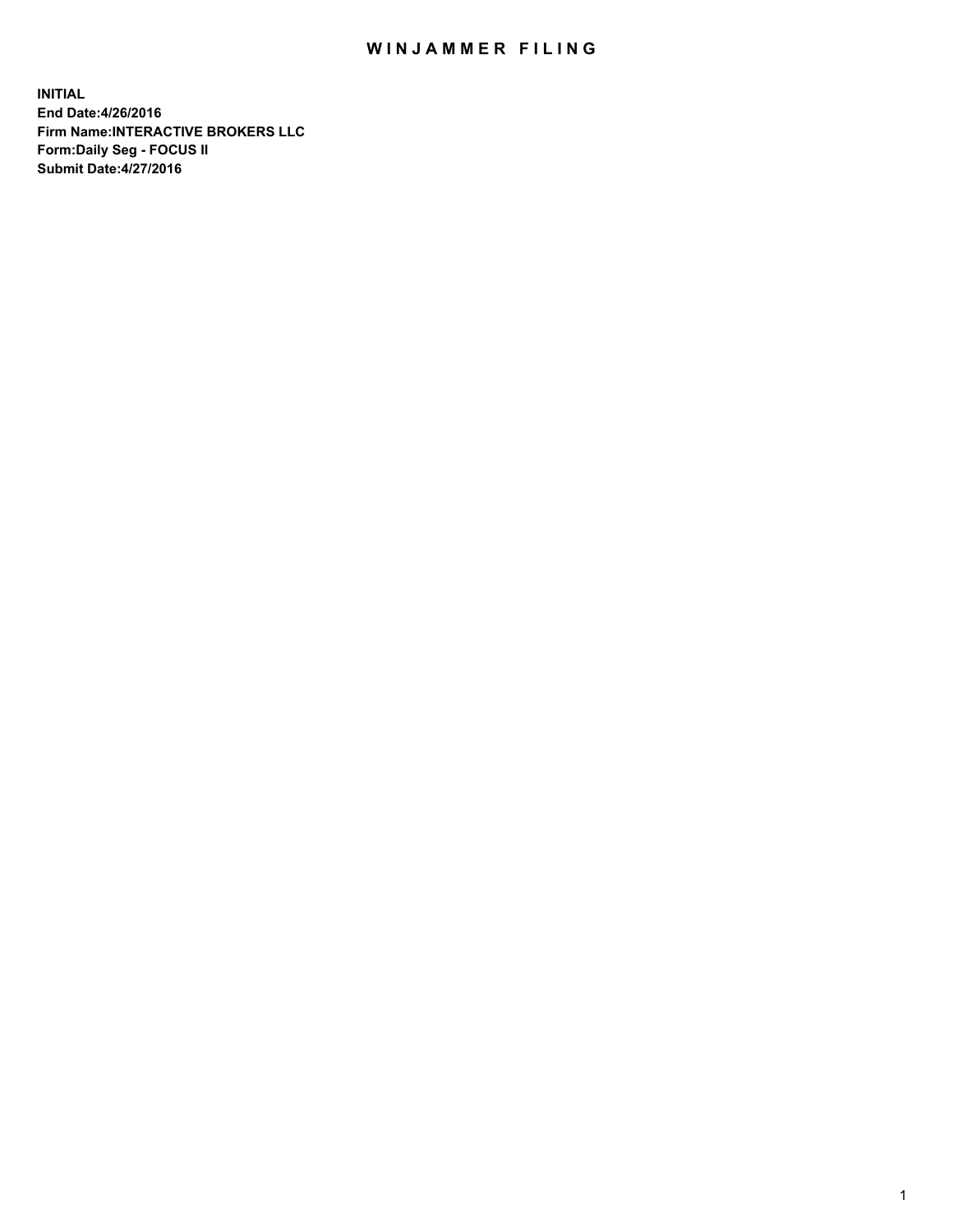## **INITIAL End Date:4/26/2016 Firm Name:INTERACTIVE BROKERS LLC Form:Daily Seg - FOCUS II Submit Date:4/27/2016 Daily Segregation - Cover Page**

| Name of Company<br><b>Contact Name</b><br><b>Contact Phone Number</b><br><b>Contact Email Address</b>                                                                                                                                                                                                                         | <b>INTERACTIVE BROKERS LLC</b><br><b>Alex Parker</b><br>203-618-7738<br>aparker@interactivebrokers.com |
|-------------------------------------------------------------------------------------------------------------------------------------------------------------------------------------------------------------------------------------------------------------------------------------------------------------------------------|--------------------------------------------------------------------------------------------------------|
| FCM's Customer Segregated Funds Residual Interest Target (choose one):<br>a. Minimum dollar amount: ; or<br>b. Minimum percentage of customer segregated funds required:% ; or<br>c. Dollar amount range between: and; or<br>d. Percentage range of customer segregated funds required between:% and%.                        | <u>0</u><br>155,000,000 245,000,000<br>0 <sub>0</sub>                                                  |
| FCM's Customer Secured Amount Funds Residual Interest Target (choose one):<br>a. Minimum dollar amount: ; or<br>b. Minimum percentage of customer secured funds required:%; or<br>c. Dollar amount range between: and; or<br>d. Percentage range of customer secured funds required between: % and %.                         | <u>0</u><br>80,000,000 120,000,000<br><u>00</u>                                                        |
| FCM's Cleared Swaps Customer Collateral Residual Interest Target (choose one):<br>a. Minimum dollar amount: ; or<br>b. Minimum percentage of cleared swaps customer collateral required:%; or<br>c. Dollar amount range between: and; or<br>d. Percentage range of cleared swaps customer collateral required between:% and%. | <u>0</u><br>0 <sub>0</sub><br>0 <sub>0</sub>                                                           |

Attach supporting documents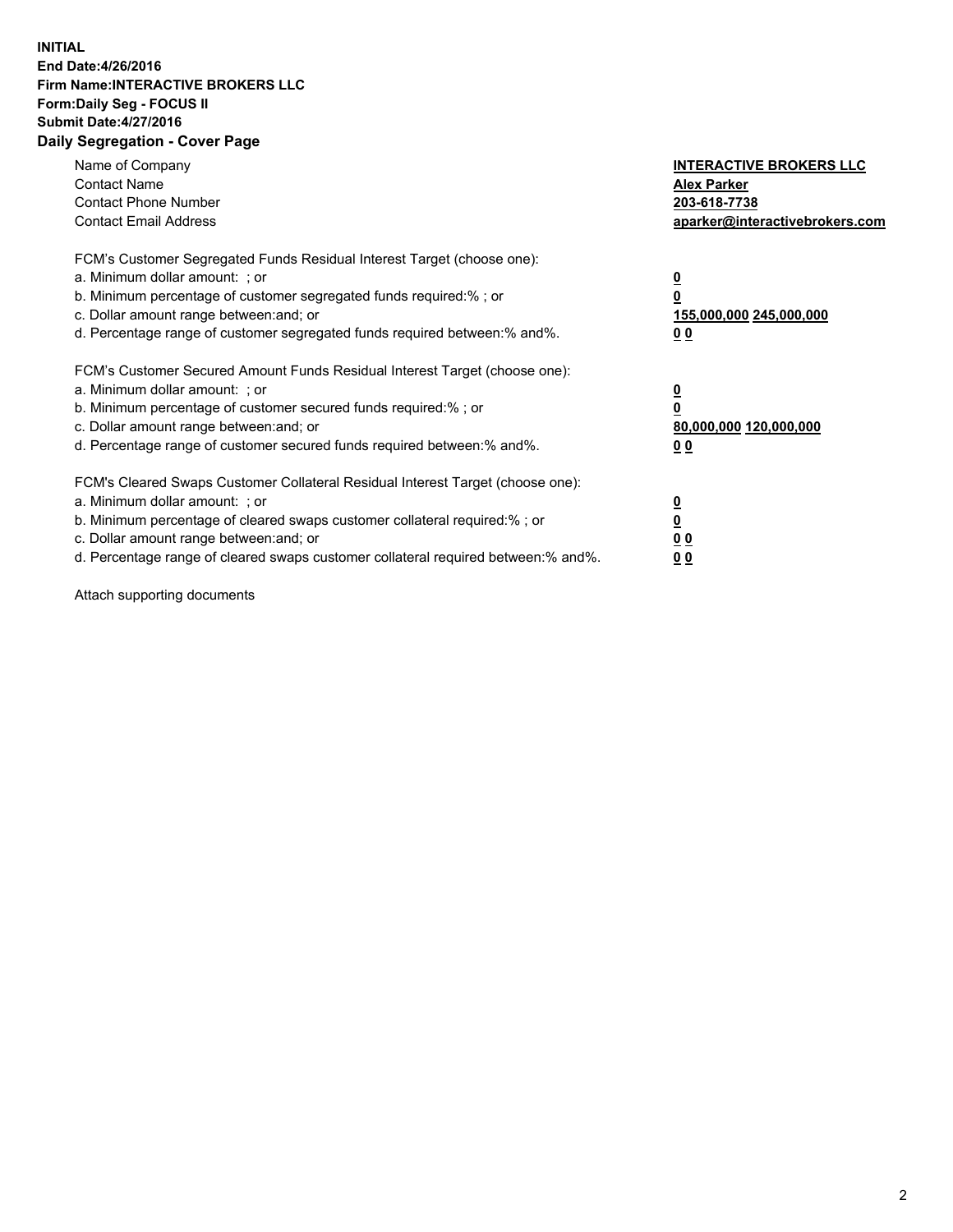## **INITIAL End Date:4/26/2016 Firm Name:INTERACTIVE BROKERS LLC Form:Daily Seg - FOCUS II Submit Date:4/27/2016 Daily Segregation - Secured Amounts**

|     | Dany Ocgregation - Oceanea Annoanta                                                         |                                   |
|-----|---------------------------------------------------------------------------------------------|-----------------------------------|
|     | Foreign Futures and Foreign Options Secured Amounts                                         |                                   |
|     | Amount required to be set aside pursuant to law, rule or regulation of a foreign            | $0$ [7305]                        |
|     | government or a rule of a self-regulatory organization authorized thereunder                |                                   |
| 1.  | Net ledger balance - Foreign Futures and Foreign Option Trading - All Customers             |                                   |
|     | A. Cash                                                                                     | 307,991,128 [7315]                |
|     | B. Securities (at market)                                                                   | $0$ [7317]                        |
| 2.  | Net unrealized profit (loss) in open futures contracts traded on a foreign board of trade   | -627,008 [7325]                   |
| 3.  | Exchange traded options                                                                     |                                   |
|     | a. Market value of open option contracts purchased on a foreign board of trade              | <u>111,143</u> [7335]             |
|     | b. Market value of open contracts granted (sold) on a foreign board of trade                | -280,861 [7337]                   |
| 4.  | Net equity (deficit) (add lines 1.2. and 3.)                                                | 307,194,402 [7345]                |
| 5.  | Account liquidating to a deficit and account with a debit balances - gross amount           | 94,524 [7351]                     |
|     | Less: amount offset by customer owned securities                                            | 0 [7352] 94,524 [7354]            |
| 6.  | Amount required to be set aside as the secured amount - Net Liquidating Equity              | 307,288,926 [7355]                |
|     | Method (add lines 4 and 5)                                                                  |                                   |
| 7.  | Greater of amount required to be set aside pursuant to foreign jurisdiction (above) or line | 307,288,926 [7360]                |
|     | 6.                                                                                          |                                   |
|     | FUNDS DEPOSITED IN SEPARATE REGULATION 30.7 ACCOUNTS                                        |                                   |
| 1.  | Cash in banks                                                                               |                                   |
|     | A. Banks located in the United States                                                       | $0$ [7500]                        |
|     | B. Other banks qualified under Regulation 30.7                                              | 0 [7520] 0 [7530]                 |
| 2.  | Securities                                                                                  |                                   |
|     | A. In safekeeping with banks located in the United States                                   | 369,759,622 [7540]                |
|     | B. In safekeeping with other banks qualified under Regulation 30.7                          | 0 [7560] 369,759,622 [7570]       |
| 3.  | Equities with registered futures commission merchants                                       |                                   |
|     | A. Cash                                                                                     | $0$ [7580]                        |
|     | <b>B.</b> Securities                                                                        | $0$ [7590]                        |
|     | C. Unrealized gain (loss) on open futures contracts                                         | $0$ [7600]                        |
|     | D. Value of long option contracts                                                           | $0$ [7610]                        |
|     | E. Value of short option contracts                                                          | 0 [7615] 0 [7620]                 |
| 4.  | Amounts held by clearing organizations of foreign boards of trade                           |                                   |
|     | A. Cash                                                                                     | $0$ [7640]                        |
|     | <b>B.</b> Securities                                                                        | $0$ [7650]                        |
|     | C. Amount due to (from) clearing organization - daily variation                             | $0$ [7660]                        |
|     | D. Value of long option contracts                                                           | $0$ [7670]                        |
|     | E. Value of short option contracts                                                          | 0 [7675] 0 [7680]                 |
| 5.  | Amounts held by members of foreign boards of trade                                          |                                   |
|     | A. Cash                                                                                     | 67,470,862 [7700]                 |
|     | <b>B.</b> Securities                                                                        | $0$ [7710]                        |
|     | C. Unrealized gain (loss) on open futures contracts                                         | -1,209,673 [7720]                 |
|     | D. Value of long option contracts                                                           | 111,143 [7730]                    |
|     | E. Value of short option contracts                                                          | -280,861 [7735] 66,091,471 [7740] |
| 6.  | Amounts with other depositories designated by a foreign board of trade                      | 0 [7760]                          |
| 7.  | Segregated funds on hand                                                                    | $0$ [7765]                        |
| 8.  | Total funds in separate section 30.7 accounts                                               | 435,851,093 [7770]                |
| 9.  | Excess (deficiency) Set Aside for Secured Amount (subtract line 7 Secured Statement         | 128,562,167 [7380]                |
|     | Page 1 from Line 8)                                                                         |                                   |
| 10. | Management Target Amount for Excess funds in separate section 30.7 accounts                 | 80,000,000 [7780]                 |
| 11. | Excess (deficiency) funds in separate 30.7 accounts over (under) Management Target          | 48,562,167 [7785]                 |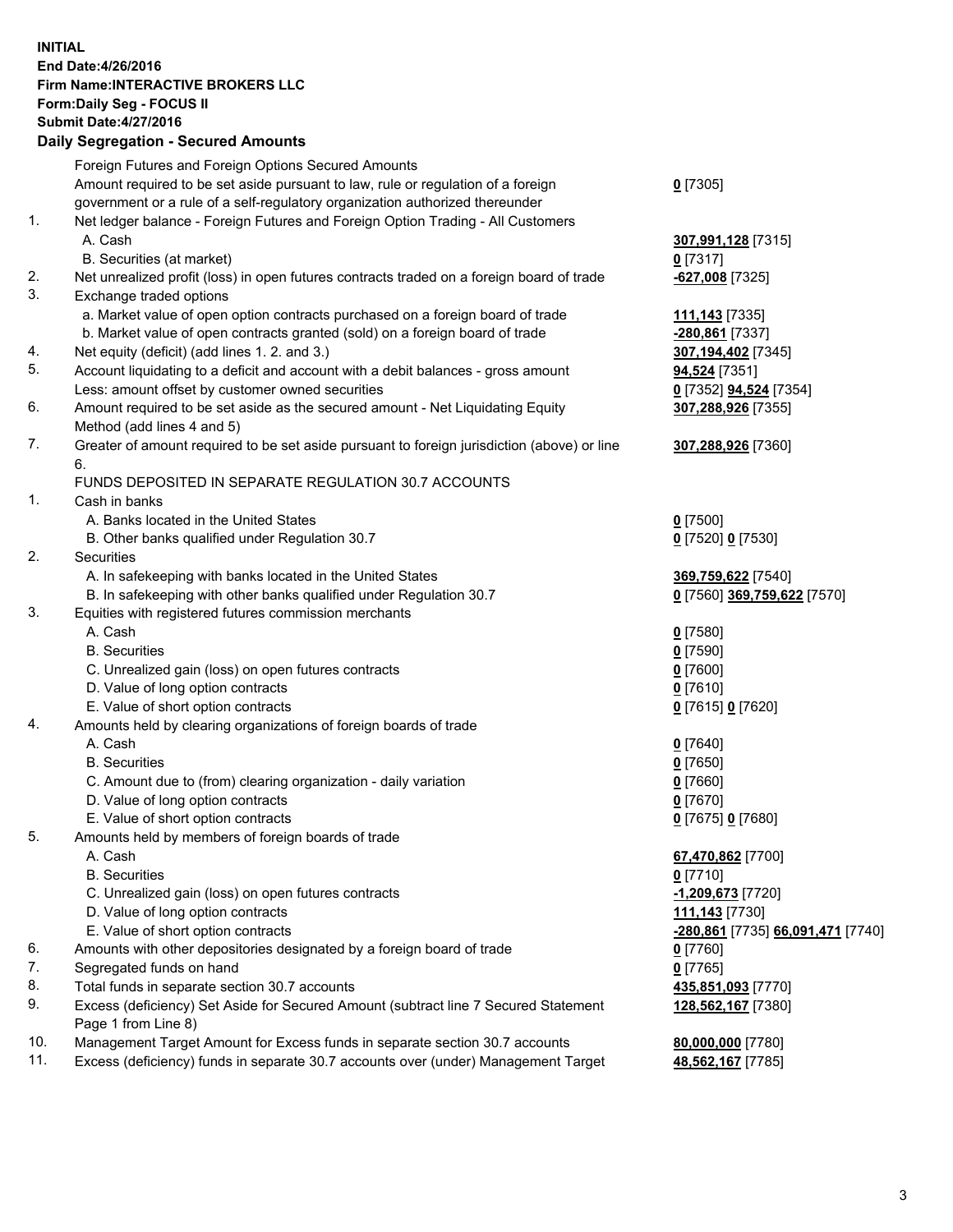**INITIAL End Date:4/26/2016 Firm Name:INTERACTIVE BROKERS LLC Form:Daily Seg - FOCUS II Submit Date:4/27/2016 Daily Segregation - Segregation Statement** SEGREGATION REQUIREMENTS(Section 4d(2) of the CEAct) 1. Net ledger balance A. Cash **2,759,626,799** [7010] B. Securities (at market) **0** [7020] 2. Net unrealized profit (loss) in open futures contracts traded on a contract market **-75,342,151** [7030] 3. Exchange traded options A. Add market value of open option contracts purchased on a contract market **112,381,234** [7032] B. Deduct market value of open option contracts granted (sold) on a contract market **-186,810,356** [7033] 4. Net equity (deficit) (add lines 1, 2 and 3) **2,609,855,526** [7040] 5. Accounts liquidating to a deficit and accounts with debit balances - gross amount **77,252** [7045] Less: amount offset by customer securities **0** [7047] **77,252** [7050] 6. Amount required to be segregated (add lines 4 and 5) **2,609,932,778** [7060] FUNDS IN SEGREGATED ACCOUNTS 7. Deposited in segregated funds bank accounts A. Cash **184,367,986** [7070] B. Securities representing investments of customers' funds (at market) **1,627,244,737** [7080] C. Securities held for particular customers or option customers in lieu of cash (at market) **0** [7090] 8. Margins on deposit with derivatives clearing organizations of contract markets A. Cash **109,827,700** [7100] B. Securities representing investments of customers' funds (at market) **980,943,787** [7110] C. Securities held for particular customers or option customers in lieu of cash (at market) **0** [7120] 9. Net settlement from (to) derivatives clearing organizations of contract markets **-4,404,607** [7130] 10. Exchange traded options A. Value of open long option contracts **112,361,306** [7132] B. Value of open short option contracts **-186,790,314** [7133] 11. Net equities with other FCMs A. Net liquidating equity **0** [7140] B. Securities representing investments of customers' funds (at market) **0** [7160] C. Securities held for particular customers or option customers in lieu of cash (at market) **0** [7170] 12. Segregated funds on hand **0** [7150] 13. Total amount in segregation (add lines 7 through 12) **2,823,550,595** [7180] 14. Excess (deficiency) funds in segregation (subtract line 6 from line 13) **213,617,817** [7190] 15. Management Target Amount for Excess funds in segregation **155,000,000** [7194] 16. Excess (deficiency) funds in segregation over (under) Management Target Amount Excess **58,617,817** [7198]